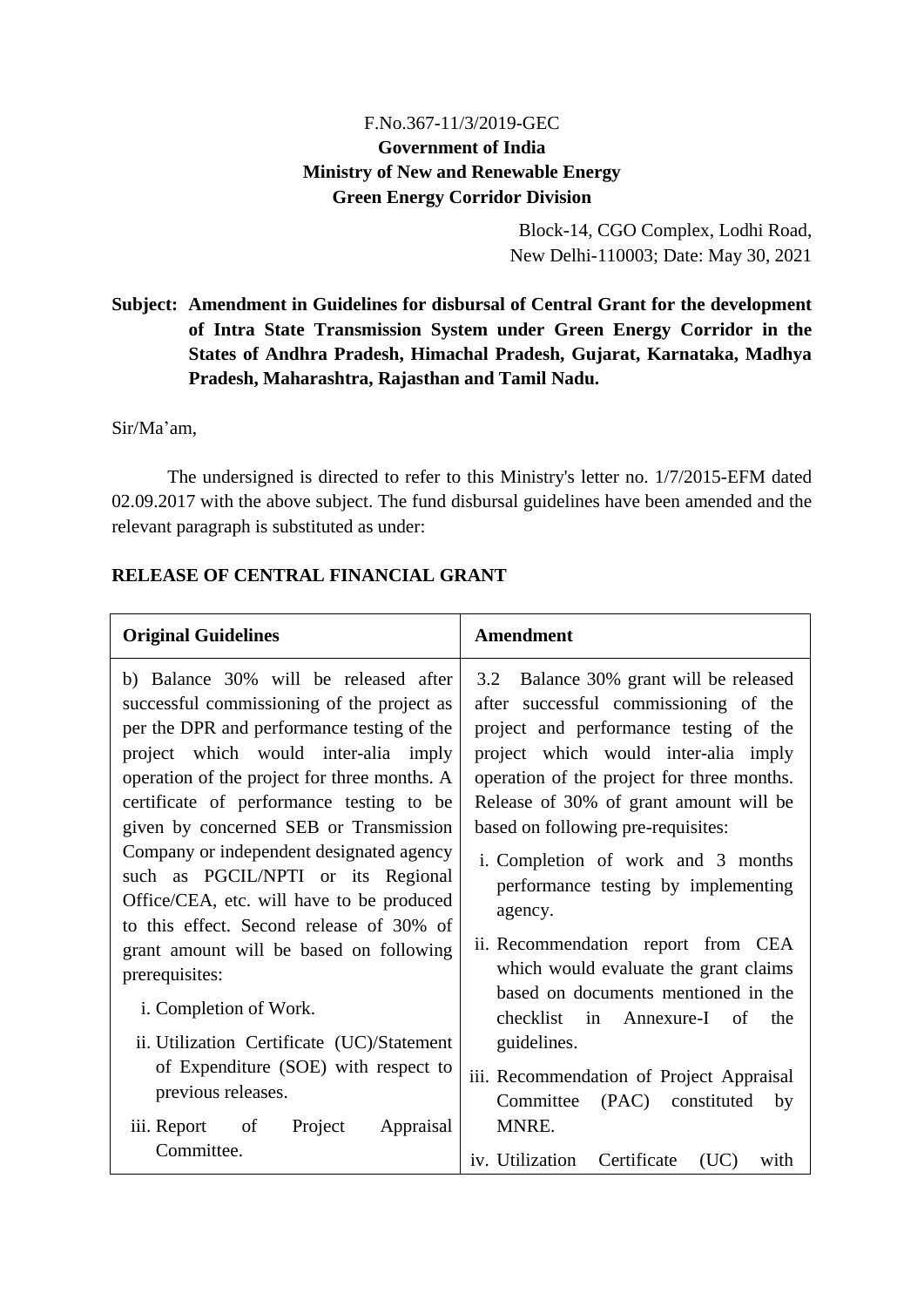| iv. Certificate of synchronization of Grid | respect to previous releases and     |  |  |
|--------------------------------------------|--------------------------------------|--|--|
| from designated agency with date of        | Audited Statement of Expenditure     |  |  |
| synchronization.                           | $(ASoE)$ indicating the<br>actual    |  |  |
|                                            | expenditure from the STU, as per     |  |  |
|                                            | General Financial Rules (GFR), 2017. |  |  |
|                                            |                                      |  |  |

2. This issues with the approval of the Secretary, MNRE.

Yours faithfully,

of hit - Materiani

(Rohit Thakwani) Scientist 'C'

*Encl.: Amended GEC guidelines along with Annexure*

To

- 1. Principal Secretaries (Energy/Power) of the States of Andhra Pradesh, Himachal Pradesh, Gujarat, Karnataka, Madhya Pradesh, Maharashtra, Rajasthan & Tamil Nadu
- 2. Managing Directors of State Transmission Utilities of Andhra Pradesh, Himachal Pradesh, Gujarat, Karnataka, Madhya Pradesh, Maharashtra, Rajasthan & Tamil Nadu
- 3. Chief Engineer (PSPA-I), Central Electricity Authority
- 4. Director (Projects), Power Grid
- 5. Director, KfW India Office.

Copy for information to:-

- a. Sr. PPS to Secretary, MNRE
- b. Sr. PPS to AS (AK), MNRE
- c. PS to JS & FA / PS to Sc-G (DN), MNRE
- d. PA to Dir (IA), MNRE
- e. DS (IFD), MNRE
- f. NIC Cell, MNRE for uploading on the MNRE website.
- g. File copy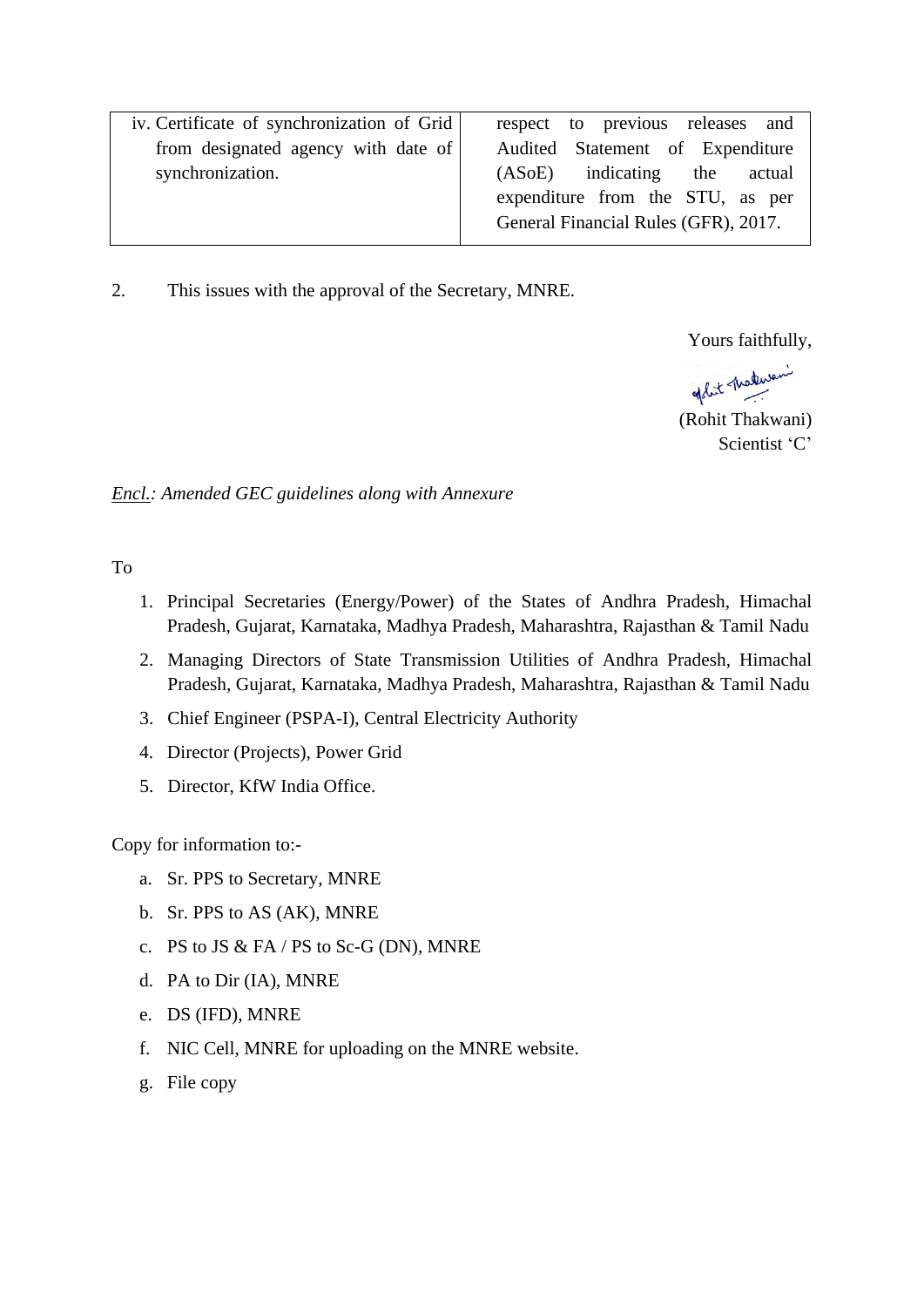#### **SCHEME GUIDELINES FOR IMPLEMENTATION OF INTRA-STATE TRANSMSSION INFRASTRUCTURE UNDER GREEN ENERGY CORRIDOR**

#### **1. OBJECTIVE**

1.1 In order to facilitate integration of large scale renewable generation capacity addition as envisaged during the 12th Five Year Plan period in various renewable rich states, on the request of Ministry of New & Renewable Energy, in the year 2012 the Power Grid Corporation of India Ltd. (PGCIL) prepared "Green Energy Corridors" report. This study report suggested a comprehensive transmission plan comprising intra state and inter-State transmission system strengthening along with other control infrastructure for the likely renewable power capacity addition in eight renewable resources rich States of Andhra Pradesh, Gujarat, Himachal Pradesh, Karnataka, Maharashtra, Rajasthan, Tamil Nadu and Jammu & Kashmir. Madhya Pradesh was later included. PGCIL's assessment was later appraised by the Central Electricity Authority which has estimated that around Rs. 38,000 crore will be required for creating intra-state and inter-state transmission infrastructure and setting up Renewable Energy Management Centres (REMCs). The cost on creating intra-state transmission system is proposed to be met through KfW loan (40% of the total cost), NCEF/central grant (40% of the total cost) and the remaining 20% as State contribution.

1.2 The proposals from States are first appraised by the Central Electricity Authority and there after approved for posing for KfW loan assistance to the Department of Economic Affairs by the Joint Coordination Committee (JCC) meeting (co-chaired by Secretary, Power and Secretary, MNRE). The JCC in its meeting held on 30 April 2015 approved the proposals for creating intra-state transmission infrastructure in the States of Andhra Pradesh, Gujarat, Himachal Pradesh, Karnataka, Madhya Pradesh, Maharashtra and Rajasthan.

1.3 The Cabinet Committee of Economic Affairs (CCEA) approved creation of intra-state transmission system in the state of Andhra Pradesh, Gujarat, Himachal Pradesh, Karnataka, Madhya Pradesh, Maharashtra and Rajasthan at an estimated cost of Rs 8548.68 Cr with central financial assistance through National Clean Energy fund (NCEF) of Rs 3419.47 crore as recommended by IMG in its 12th meeting held on 30 April, 2015. For the state of Tamil Nadu, CCEA in its meeting held on 10 December 2014 approved the proposal of Tamil Nadu for providing central financial assistance of Rs. 637.2 crore. Hence, the total approved central financial assistance is Rs 4056.67 crore.

#### **2. PROCEDURE FOR AVAILING NCEF/CENTRAL GRANT**

2.1 The application for availing the eligible financial assistance shall be forwarded by the State immediately after award of the contract by the State designated department/agency of the respective state Government implementing intra state green energy corridor, to the Ministry of New and Renewable Energy (MNRE) and the Central Electricity Authority (CEA) to sanction and release of the eligible financial assistance. The application will accompany (i) copy of DPR as approved by CEA along with its approval letter, (ii) Copy of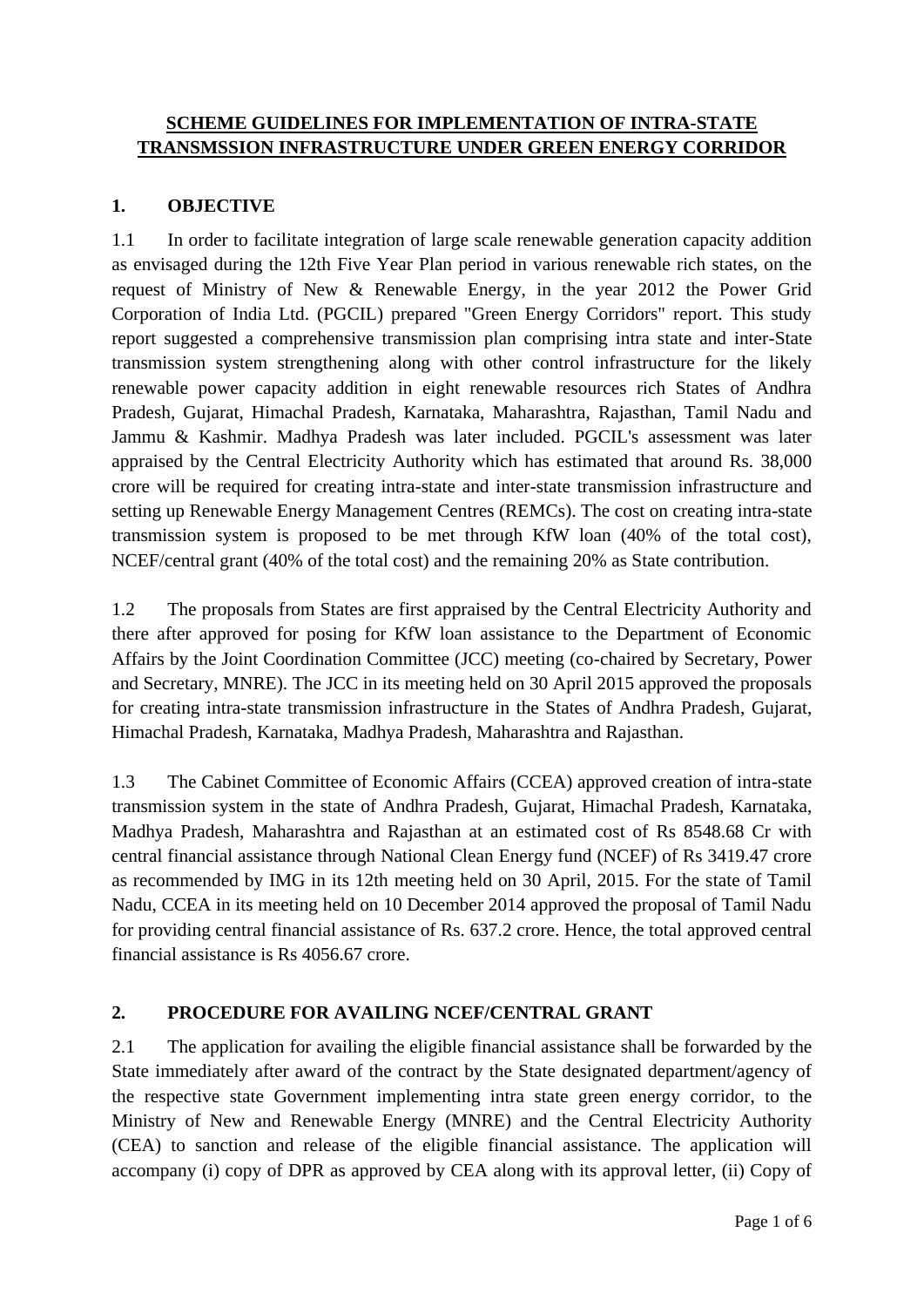NIT, (iii) Copy of award of contract, and (iv) an affidavit from head of the state nodal department which is implementing intra state Green Energy Corridor mentioning the total cost of the project estimated in DPR earlier and actual cost of the award, the said affidavit should also mention that the project is in line with DPR approved by the CEA under Green Energy Corridor project.

2.2 All applications from State Transmission Utility / State Nodal Agency should be addressed to "Director (Green Energy Corridor), Ministry of New and Renewable Energy, Block No. 14, CGO Complex, Lodhi Road, New Delhi-110003", and to "Chief Engineer (Power System Planning and Appraisal - I), Central Electricity Authority, Sewa Bhawan, R.K. Puram, Sector-1, New Delhi - 110066**."** 

2.3 Chief Engineer (GEC), CEA will provide a certificate/report to MNRE that the proposal is in line with DPR submitted by State for Green Energy Corridor and actual cost of the project. A Project Appraisal Committee (PAC) will be set up by the MNRE would evaluate and recommend the proposals on intra-state transmission infrastructure set up by State Govt. undertaking / State Govt. Joint venture company for central financial assistance. Project Appraisal Committee will consist of officials from CEA, PGCIL and MNRE. Project Appraisal Committee will be formed with the approval of Joint Secretary/Scientist "G" (GEC) in MNRE.

2.4 Mere submission of application or in those scenarios where additional information is sought by MNRE or CEA, the same would not tantamount to eligibility for the grant.

# **3. RELEASE OF CENTRAL FINANCIAL GRANT**

3.1 For under implementation project, 70% (Seventy percent) of the eligible grant (i.e. 40% of Project DPR Cost or Award of Contract : whichever is less – computed separately for each package) will be released to the State Government designated agency after award of tender as advance of NCEF/central grant. MNRE will release the funds on receipt of report from CEA and recommendation of PAC, subject to availability of fund.

3.2 Balance 30% grant will be released after successful commissioning of the project and performance testing of the project which would inter-alia imply operation of the project for three months. Release of 30% of grant amount will be based on following pre-requisites:

- i. Completion of work and 3 months performance testing by implementing agency.
- ii. Recommendation report from CEA which would evaluate the grant claims based on documents mentioned in the checklist in Annexure-I of the guidelines.
- iii. Recommendation of Project Appraisal Committee (PAC) constituted by MNRE.
- iv. Utilization Certificate (UC) with respect to previous releases and Audited Statement of Expenditure (ASoE) indicating the actual expenditure from the STU, as per General Financial Rules (GFR), 2017.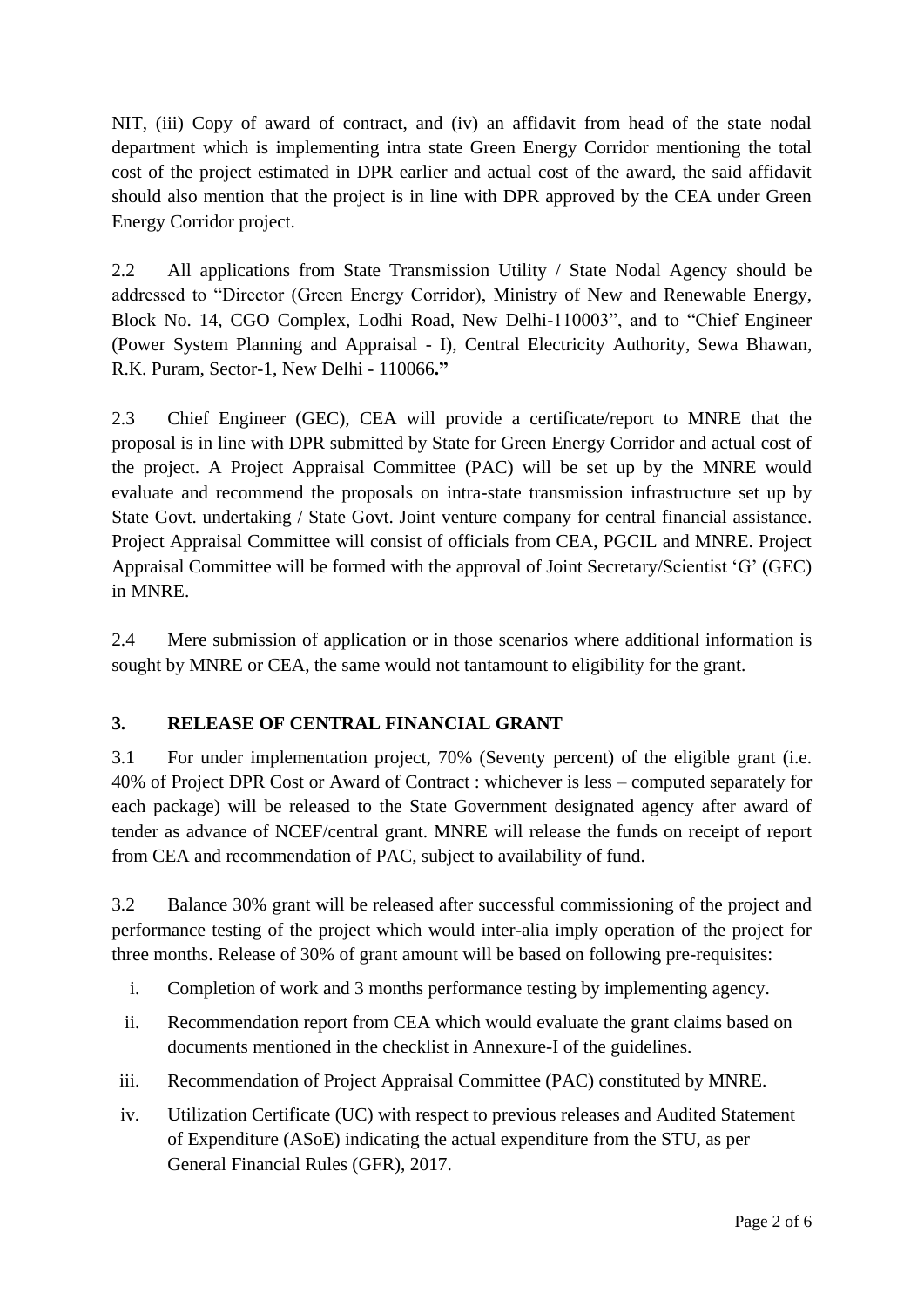3.3 The subsequent releases will be considered after taking into record all the UC/SOE of previous releases and shall be suitably adjusted after considering the amount of un-spent balance on hand with the implementing agency. Unspent balance may be determined with reference to the whole of funds at disposal of the Agency and not the 40% as available through the NCEF/central grant.

3.4 As per Rule 235 of the General Financial Rules 2017, *Institutions or Organisations receiving Grants should, irrespective of the amount involved, be required to maintain subsidiary accounts of the Government grant and furnish to the Accounts Officer a set of audited statement of accounts. These audited statements of accounts should be required to be furnished after utilization of the Grants-in-aid or whenever called for.* 

## **4. MONITORING**

4.1 CEA, the technical arm of Ministry of Power, Government of India is entrusted with monitoring the project and ensures that the project should follow all the norms prescribed by central government and state government for installation and commission of Transmission Project.

4.2 All the state designated agencies will submit monthly progress report to CEA and MNRE. CEA will designate one official not below the rank of Chief Engineer to co-ordinate with MNRE and MoP in this regard. Every state/implementing agency will also designate one official of the rank of Chief Engineer and above for co-ordination of Green Energy Corridor project. Designated official will submit monthly progress report and will be nodal person for all activities concerning with GEC. A web portal dedicated to GEC monitoring will be launched.

4.3 For all sanctioned projects - the respective STU shall submit month wise performance data on quarterly basis to MNRE for a period of five years after it has commenced commercial operation.

4.4 An independent monitoring agency has to be appointed by PGCIL for entire GEC (Inter-State and Intra-State). The appointment of Monitoring Consultant is under process. Once the monitoring consultant is appointed, CEA may also co-ordinate with Monitoring Consultant.

# **5. GENERAL TERMS AND CONDITIONS**

(i) Approval of the proposal and the grant being released to State Designated Agency is towards the creation of Intra State Green Energy Corridor. Any portion of the NCEF/central grant which is not utilized would be required to be surrendered to the Government of India and carry forward of funds to the next financial year for utilization for the project during that year may be considered with the specific approval of this Ministry.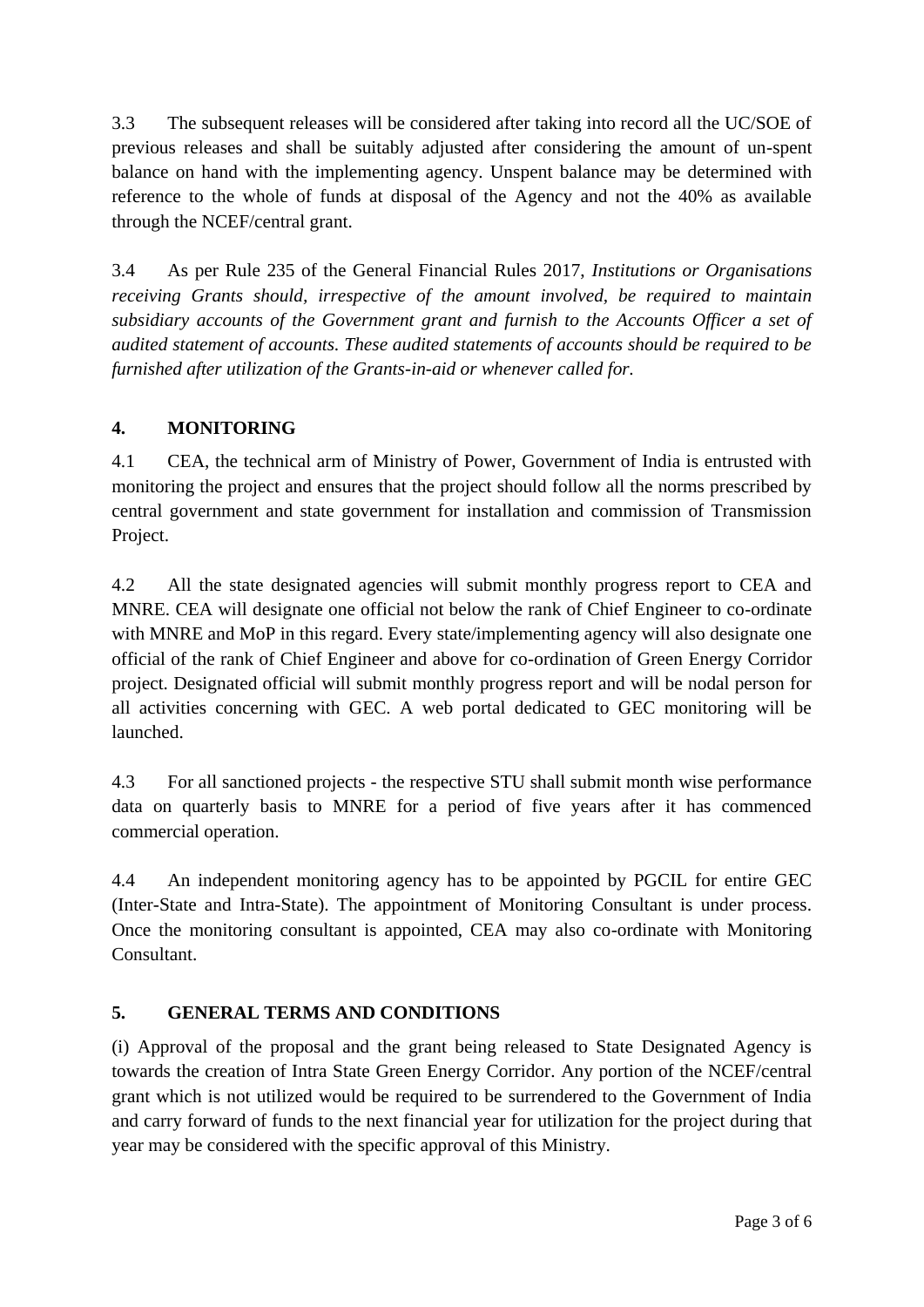(ii) As per the provision contained in Rule 236 of GFR 2017, the accounts of the grantee Organizations shall be open to inspection by the sanctioning authority and audit, both by Comptroller and Auditor General of India under the provision of CAG (DPC) Act 1971 and internal audit by the Principal Accounts Office of the Ministry.

(iii) The tendering may be ensured as per the extant provisions of GFR 2017.

(iv) The recipient project implementer shall provide utilization certificates in the prescribed format of the GFR 2017 (Form 12-C) and Audited Statement of Expenditure at the time of seeking next instalment as per the Terms & Condition of the sanction.

(v) The achievements made during the course of the project will be photographically covered from time to time and a copy of each such photograph will be sent to this Ministry for information and record.

(vi) The project implementer will arrange to display a Notice Board at prominent place at the project site to the effect that the project has been financially supported by Ministry of New & Renewable Energy (MNRE), Government of India.

(vii) The project implementer shall ensure that the time schedule laid down for the execution of the project is strictly followed.

(viii) The project implementer would render to this Ministry an audited statement of accounts including comments of the Auditor(s) regarding the observance of the condition governing the grant within six months following the end of each financial year.

(ix) The Comptroller and Auditor General or any other Agency/officer(s) authorized by this Ministry will have the right of access to the books and accounts of the organization for grant received from the Government.

(x) Equipment acquired with Govt. of India assistance should not be disposed of or encumbered or utilized for purpose other than for which grant has been sanctioned without prior approval of the Ministry.

(xi) MNRE reserves the right to add/alter/change these conditions and guidelines at its sole discretion in the wider interest of the scheme.

(xii) In case of detection of any violation of guidelines by the project implementer the NCEF/central grant will be recoverable with interest due.

\*\*\*\*\*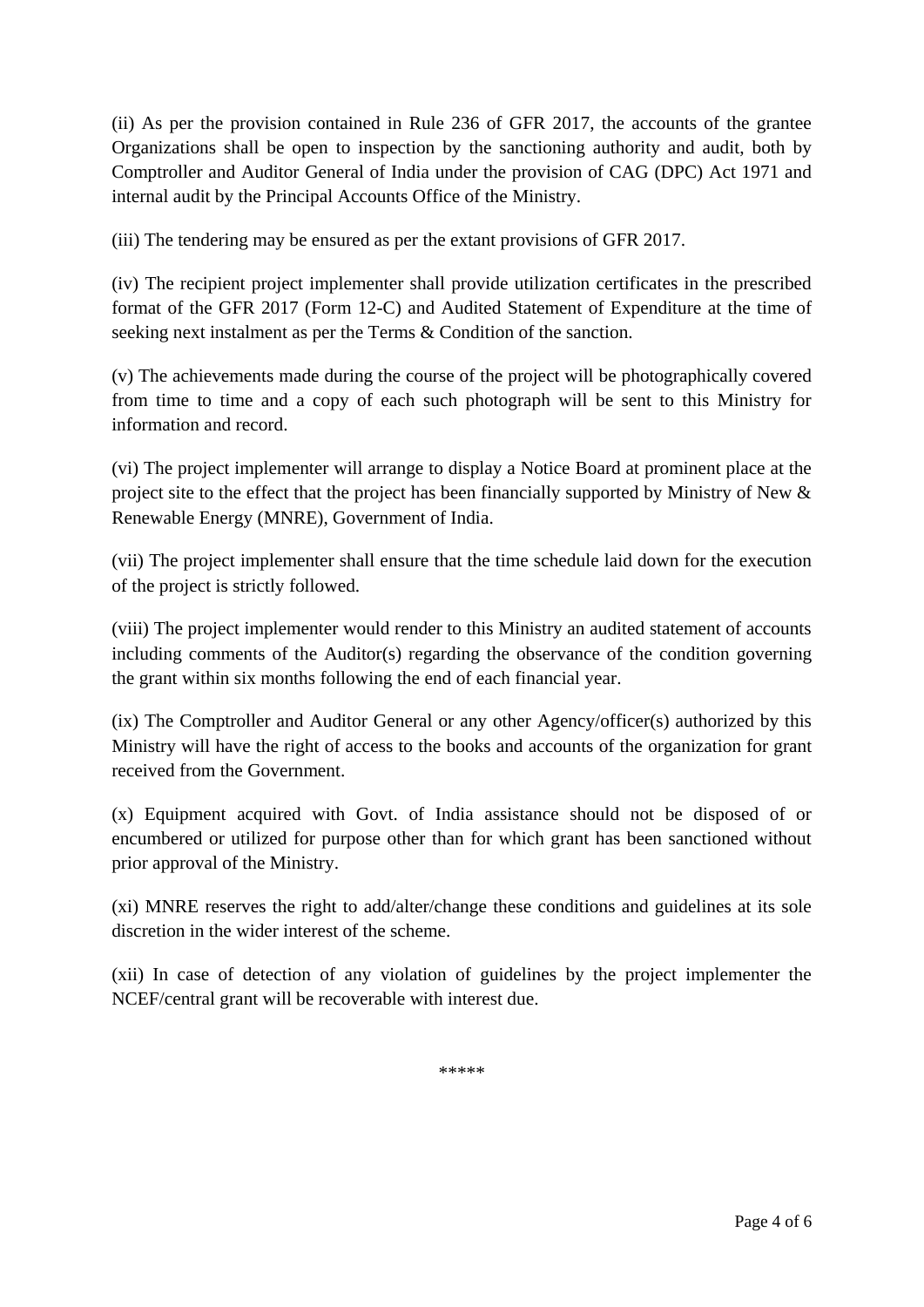## **Annexure-I**

## **Checklist for submission of grant claims by the States for 30% balance grant after commissioning of transmission schemes under GEC**

1. **Work Completion Certificate/Report:** A certificate duly signed by officer of the rank of Director (Projects) or equivalent of the State Transmission Utility/entity, stating that all the works have been completed satisfactorily.

2. **Certificate of synchronization of the commissioned elements** with the grid along with date of synchronization. The certificate of synchronization to be submitted by States needs to be duly signed by Head of concerned State Load Despatch Centre (SLDC).

3. **Performance testing of the Project:** States are required to submit a certificate duly signed by Head of concerned State Load Despatch Centre (SLDC) showing the real time power flows on each of the commissioned elements for the last 3 months. The data needs to be furnished in soft copy. The signed data may be furnished for a representative day in a week for the last 3 months (about 13 weeks). The representative day in a week could be chosen as the day on which maximum power flow occurs on the element in the format as given below:

| Hours             | Week 1 | Week 2 | Week 3 | Up to Week 13 |
|-------------------|--------|--------|--------|---------------|
| $00.00$ hrs       |        |        |        |               |
| $01.00$ hrs       |        |        |        |               |
| $02.00$ hrs       |        |        |        |               |
| Up to $23.00$ hrs |        |        |        |               |

**Element 1 (Representative week day power flow)**

4. **Utilisation Certificate and Audited Statements of expenditure** –financial year wiseduly signed by Managing Director and Director (Finance) of the STU with respect to previous releases as per GFR 2017, along with refund of the interest accrued on the grant.

5. **Undertaking** duly signed by the Managing Director of the State Transmission Utility (STU) stating whether there is any deviation from the work which was awarded and for which 70% grant was given. Package wise/element wise details to be provided as per format given below:

|      | Component Description/ DPR Awarded Whether |           |        | Whether any deviation Remarks    |  |
|------|--------------------------------------------|-----------|--------|----------------------------------|--|
| Name | Details of                                 | Cost Cost |        | commissioned (in terms of scope, |  |
|      | elements                                   |           | or not | quantity etc.) from              |  |
|      |                                            |           |        | awarded Cost                     |  |
|      |                                            |           |        | (if yes, give details) $*$       |  |
|      |                                            |           |        |                                  |  |

\* Please also mention whether deviations have been approved by CEA/MNRE.